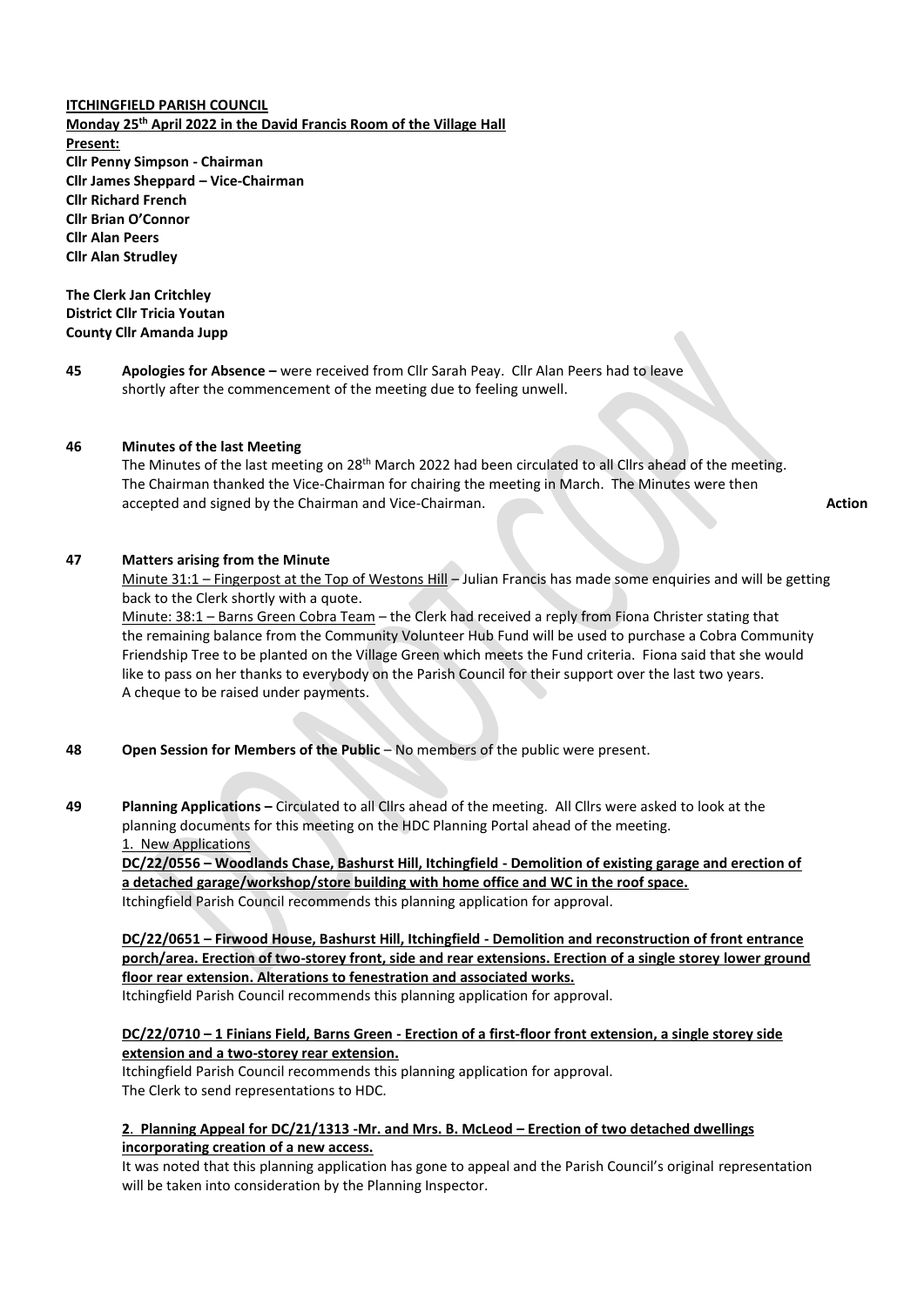# **50 Report by County and District Councillors –**

County Cllr Amanda Jupp gave the following report:

- 1. Amanda had circulated a Police Survey on anti-social behaviour and the Chairman said that she had posted this on the Parish Council Facebook page.
- 2. Ukraine Refugees WSCC is working alongside Borough Councils to offer wrap around support for Refugees arriving in the UK.
- 3. Amanda said that the WSCC has a new initiative to support small size business on their journey to net zero by various business support services.
- 4. Natural England has released an updated version of their FAQ's on the Arun Valley and Water Neutrality. See Link:

[www.westsussex.moderngov.co.uk/documents/s31171/060422ArunValleyWaterNeutralityFAQs](http://www.westsussex.moderngov.co.uk/documents/s31171/060422ArunValleyWaterNeutralityFAQs)

- 5. There is now a link on the WSCC website called Your Mind Matters. The following link provides support and advice for young people and families: [www.westsussex.gov.uk/YourMindMatters](http://www.westsussex.gov.uk/YourMindMatters)
- 6. Amanda mentioned an email received from a resident in Bashurst Hill who was very concerned when a wideload blocked the road in West Chiltington Lane. Amanda and the Chairman said that this was a matter for the police who should be contacted immediately in these circumstances. However, Amanda said that she would write to Katy Bourne. Amanda said that there could be justification for trying to apply again for a Community Highways Scheme to reduce the speed in West Chiltington Lane which she would support. Cllr Richard French will make enquiries. Amanda said that applications would need to be submitted by the end of July. **Action Action Action Action**

The Clerk to send an electronic copy of the Traffic Survey to Cllr Richard French. **Action** District Council Tricia Youtan gave the following report:

- 7. Tricia reported that Compliance Officer Madeleine Hartley has told her that she has full contact details of the person responsible for Kingfisher Farm and she feels he is eager to sort out all issues!!
- 8. Water Neutrality is still holding up any form of development irrespective of size until a solution has been found from Southern Water. This is unlikely to be for some time.
- 9. The new HDC Leader is focusing very heavily on environmental issues and one aspect is the providing of EV charging points throughout our larger villages.

### **51 Highways**

- 1. Valewood Lane urgent drainage issues no more updates on the drainage issue.
- 2. Operation Watershed Cllr Brian O'Connor will contact Sue Furlong to get the latest update. **Action**
- 3. Verges Cllr Alan Strudley reported that due to heavy rain, many of the verges have spread onto the roads which have made the roads narrower. It is particularly bad at Dog Barking Bend in Two Mile Ash Road and on Bonfire Hill in Southwater Parish.

### **52 Local Traffic and Roads**

As previously reported at the last meeting, Cllr Richard French has circulated a proposal document for Speed Indicator Devices for the Cllrs to review. Cllr Richard French said that he has now added an Operational Expenditure Assessment as requested and has now got some initial outlay costs regarding the SID's:

- 1. To supply and install a Mounting Post in four locations will be between £1200 to £2500.
- 2. To supply a Mounting Kit will be £50.
- 3. To supply and install mini SID's will be between £2625 to £3175.
- 4. To supply a Solar Charging Panel will be £615.

Operation Expenditure:

- 1. Occasional battery charges.
- 2. Warranties on the batteries are one year, on the SID'S three years.
- 3. Periodical costs for moving the units.
- 4. Repairs, parts and labour will be approximately £140.
- 5. Once purchased the SID's will be need to be added to our Insurance Policy and on the Registry of Assets.

Cllr Richard French said he will make a revised copy by Monday  $2^{nd}$  May 2022 taking consideration everyone's comments copy and circulate before sending it to the WSCC. The Chairman thanked Richard for all his hard work on this project.